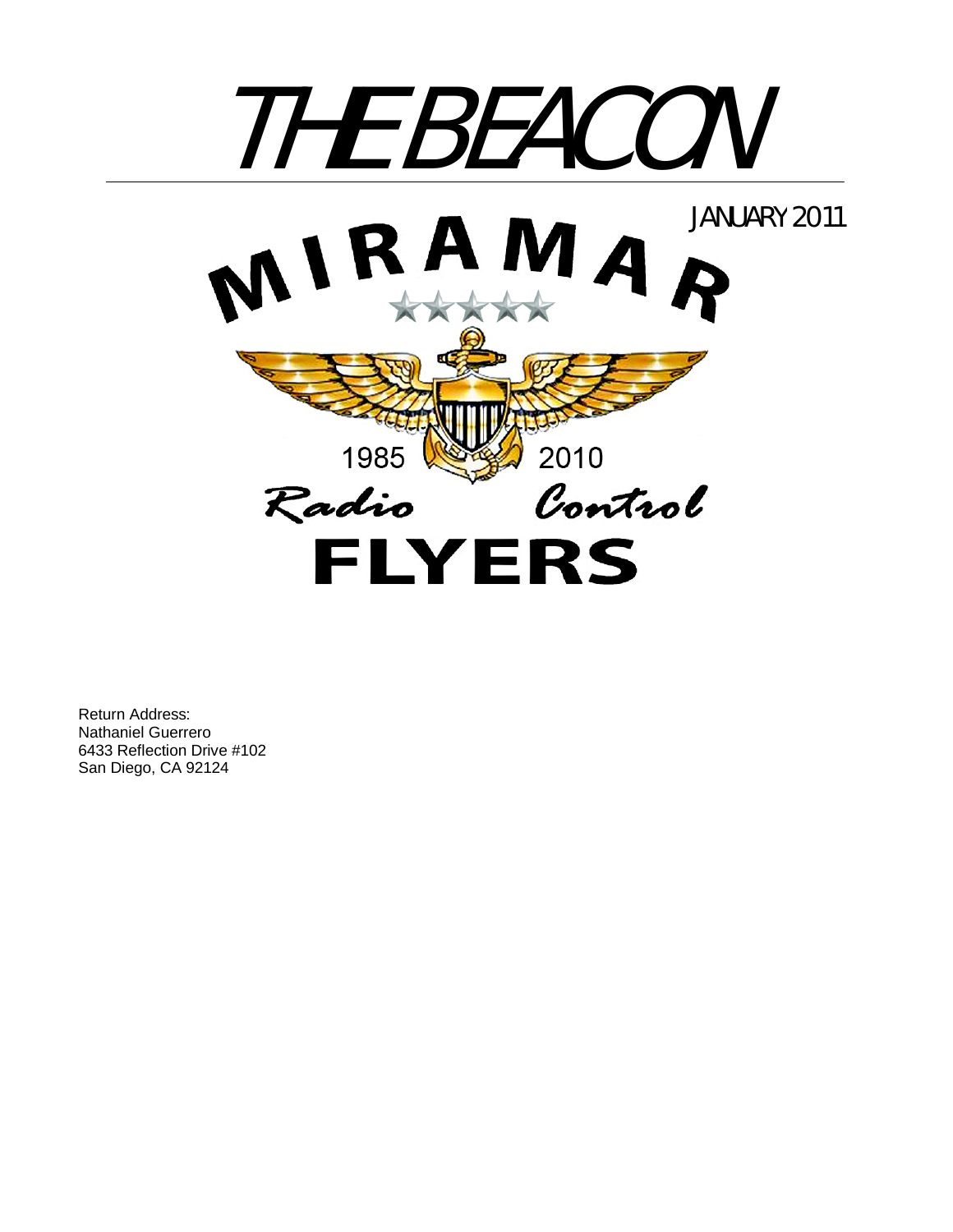## January 2011

The next MRCF Meeting will be on **TUESDAY**, 11 January 2011

Location: American Legion Hall 7815 Armour St.

Corner of Armour and Convoy St.

Board Meeting at 6:30 PM – Gen. Meeting at 7:00 PM

**American Legion Hall at 7815 Armour Street. Hwy 163 TO BALBOA AVENUE, WEST TO CONVOY STREET, LEFT ON CONVOY TO** 

**ARMOUR ST., TURN LEFT ONTO ARMOUR AND RIGHT INTO AMERICAN LEGION. ADDITIONAL PARKING IS ACROSS THE STREET AT CARQUEST.** 

# CLUB OFFICERS

President: Jerry Neuberger (619) 258-4477 Secretary: Frank Gagliardi (858) 271-4430 Field Marshal: Sandy Sanderson (858) 695-3095 Safety Coordinators: Don Van Gundy Don Robinson (619) 370-4592 (858) 271-6452

Newsletter Editor: Nathaniel Guerrero (858) 240-2215 Email: nguerrero@san.rr.com

| Vice President:                |                  |  |
|--------------------------------|------------------|--|
| <b>Curtis Kitteringham</b>     | (760) 746-5913   |  |
| Treasurer:                     |                  |  |
| George Sager                   | (858) 748-0868   |  |
| Helicopter Chairman:           |                  |  |
| Darren Hauptman                | (619) 948-1948   |  |
| Membership Chairman:           |                  |  |
| <b>Tom Mulder</b>              | $(619)$ 804-8596 |  |
| membership@miramarrcflyers.com |                  |  |

Club Webmaster: Darren Hauptman Darren@miramarrcflyers.com www.miramarrcflyers.com

## **CLUB FLIGHT INSTRUCTORS**

Any club member who wishes to have some assistance should call one of our designated instructors. There is no duty instructor at the field, so you must prearrange a time with someone on this list.

| Name                   | Number         |
|------------------------|----------------|
| <b>Richard Barndt</b>  | (858) 213-5740 |
| Frank Gagliardi        | (858) 271-4430 |
| Curtis Kitteringham    | (760) 746-5913 |
| <b>Barry Mattingly</b> | (760) 753-1318 |
| Jerry Neuberger        | (619) 258-4477 |
| Paul Stenberg          | (760) 743-5458 |
| <b>Tom Mulder</b>      | (619) 804-8596 |
| Ron Stark              | (858) 530-0586 |
| Roy Rapheal            | (858) 538-5485 |
| Darren Hauptman        | (619) 948-1948 |

Happy New Year! Thanks to the club and members that have made this club so great to be a part of. Let's make 2011 just as great!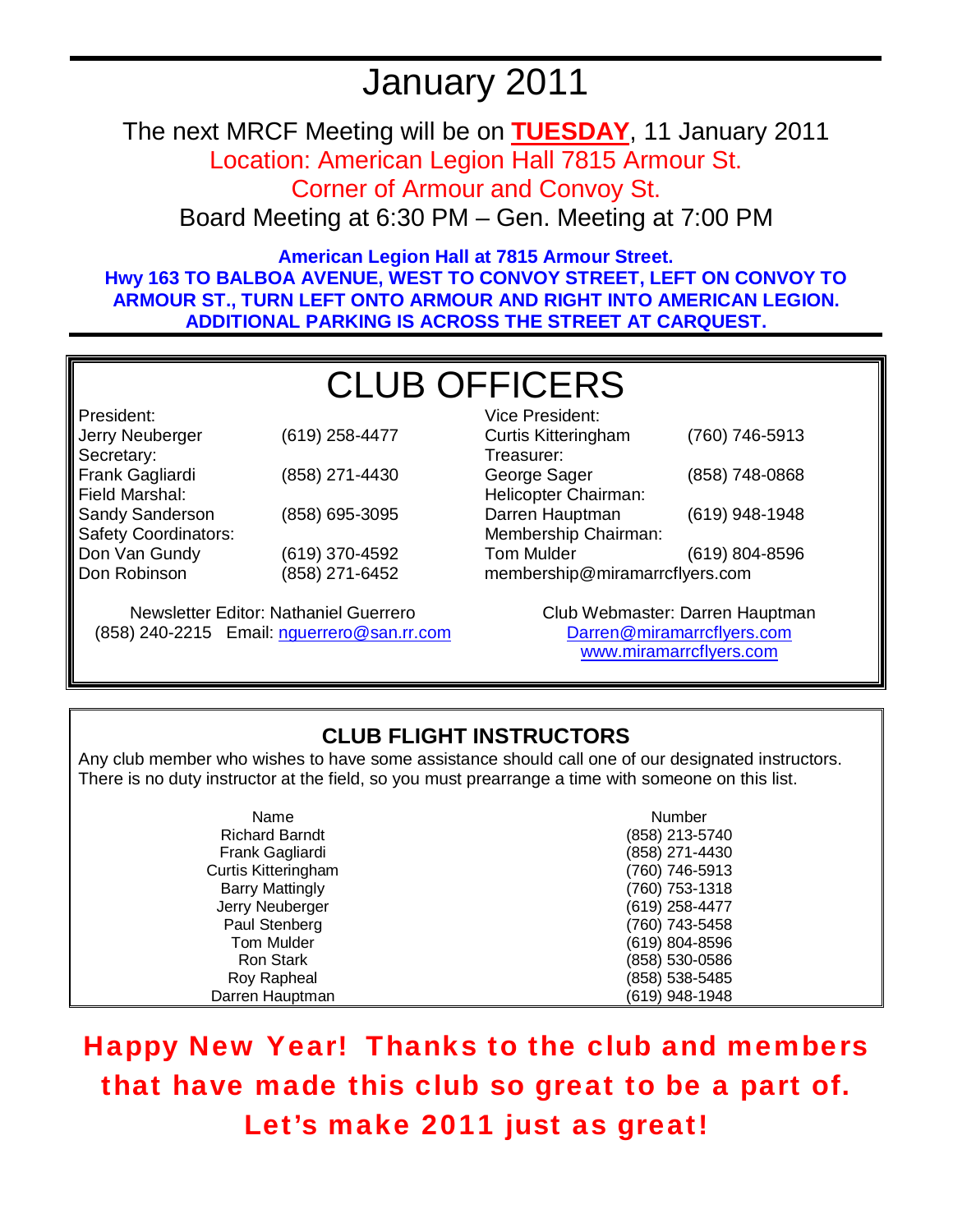#### **From the Left Seat:**

Welcome to another year. I hope everyone had a great Christmas and got lots of airplane stuff under the tree.

The Christmas meeting and dinner was superb. Dinner and company were excellent. Thanks to Curtis and Don for all the time and effort setting up dinner and the 94th Aero Squadron really takes great care of us.

At the January meeting I'd like to start laying out the issues and events we would like to tackle and host, so come prepared to discuss. I've already gotten requests to host a Pattern contest and an IMAC contest, both of which are fun events and make significant contributions to our treasury. One issue that's been mentioned is a little tighter control of turbine flying at the field, to that end Barry Mattingly and Paul Stenberg have authored an excellent document that the club as a whole needs to be aware of since changes to turbine procedures and piloting may, and I stress may, be forthcoming.

I'd like to express my appreciation and thanks for all the hard work the outgoing board members have invested in making our club what it is today, so if you see them at the field, please thank them for all they've done for us. Don Madison - outgoing Secretary, Ron Stark - outgoing Treasurer, Mark Lukens outgoing Field Marshal, Derek Post - outgoing Safety Coordinator

And finally a welcome to the new members of the board;

| Frank Gagliardi – Secretary      | George Sager - Treasurer              |
|----------------------------------|---------------------------------------|
| Sandy Sanderson - Field Marshall | Don Van Gundy - co-Safety Coordinator |
|                                  | with Don Robinson                     |

See you at the field

Jerry

### **From the Right Seat:**

I hope everyone had good Christmas and New Year's day. The first weekend of the new year was great weather, I for one made use of it, by doing something that I have not done in a number of years. I spent the weekend at the club flying model airplanes and helping one of our students get some flight time. It was great flying models, taking down the lights and the tree at home, its hard to ask for anything more. Oh maybe one more thing someone to put it all away in the attic for me (maybe next year).

This coming year we will build on all that was positive for the club in 2010, at the January meeting I should have most of the dates ready. For the members that are always ready to help I Thank You, this year I hope to see more steeping up to help. This is a great club to be a member of.

As always I Thank You for your Help

**Curtis** 

### **Safety Coordinators:**

No comments for this month.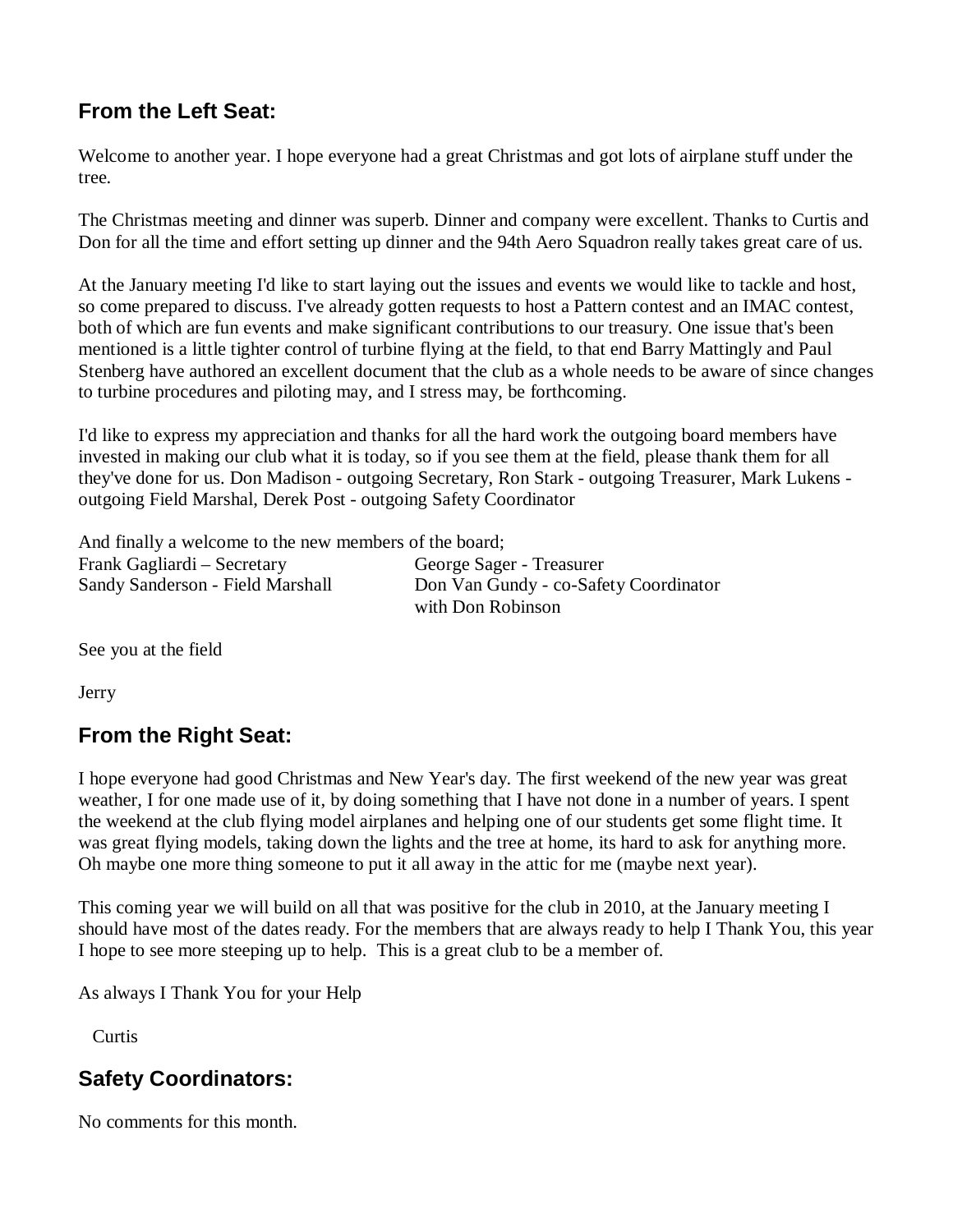### **Field Marshal:**

No comments for this month.

#### **Helicopter Chairman:**

No comments for this month.

#### **Membership Chairman:**

No comments for this month.

**December 14 2010 Miramar Radio Control Flyers Minutes of the Meeting** 

**Held at the American Legion Hall**

#### **President called the meeting to order at 1900 hrs.**

The meeting was "abridged" to have a great dinner for the club members with their significant others.

A great thanks went out to the members that were part of the board for the 2010 year. The club also thanked members who were recognized for their contributions to the club with their time and effort.

For the incoming 2011 board, there are a mix of seasoned board members with a mix of new members. Thanks to all the members that accepted to be nominated for the 2011 board. It's much more refreshing to see that more and more members are willing to help support the club and serve as board members and as chairpeople as designated by the board.

And for those who are the new board, looks like Jerry and Curtis have a lot planned for discussion in the January meeting. Let's make 2011 as productive if not more than last year.

#### **Meeting adjourned at 2015 hrs.**

# **ITEM TO BUY OR SELL**

I'am looking for a kit to buy that Hobby People used to sell. It is the Global F8F Bearcat Profile fuselage. If kit not available, maybe someone has the set of plans for one. Ron Stark